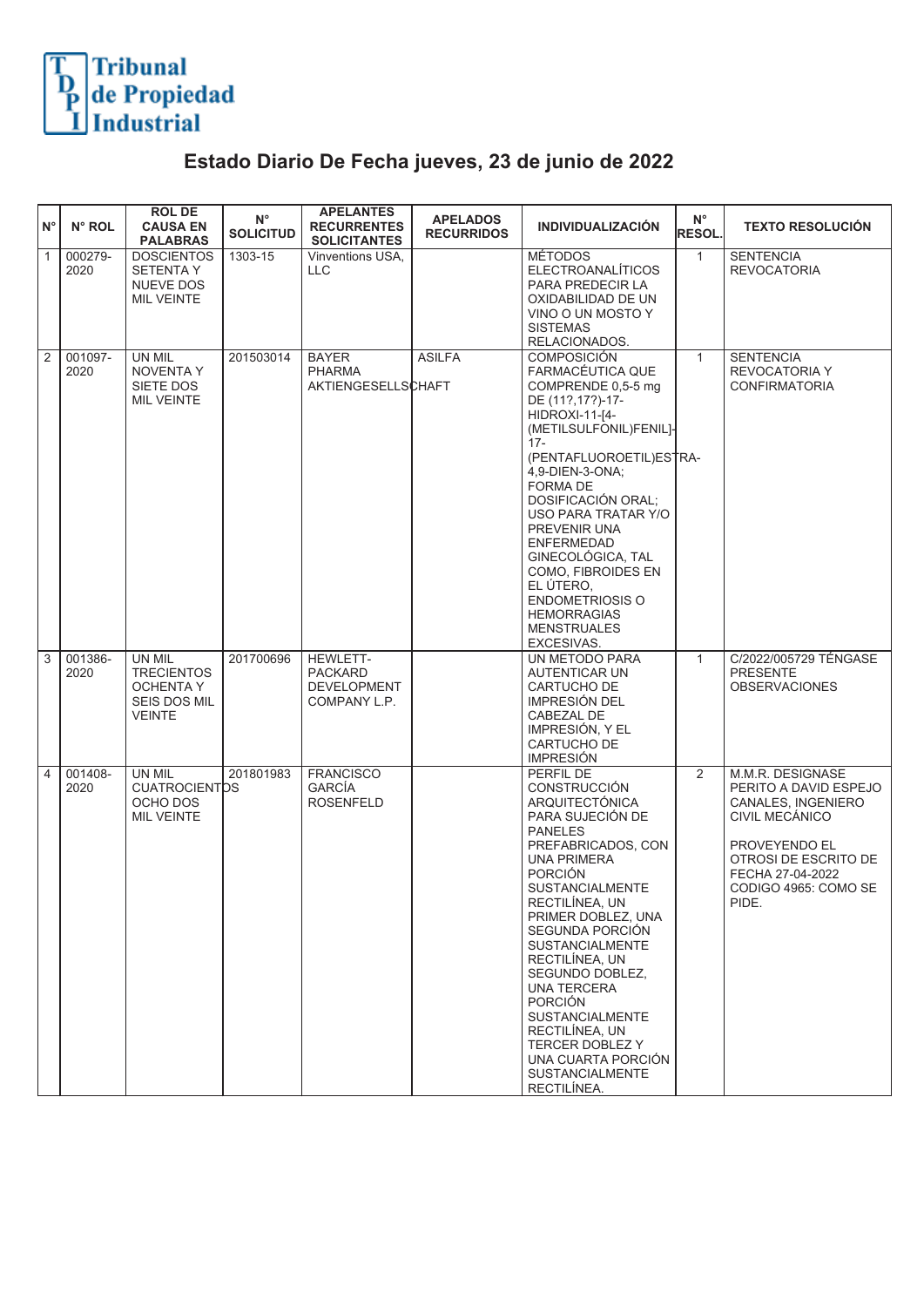| $N^{\circ}$    | N° ROL          | <b>ROLDE</b><br><b>CAUSA EN</b><br><b>PALABRAS</b>                                   | $N^{\circ}$<br><b>SOLICITUD</b> | <b>APELANTES</b><br><b>RECURRENTES</b><br><b>SOLICITANTES</b>                    | <b>APELADOS</b><br><b>RECURRIDOS</b>                         | <b>INDIVIDUALIZACIÓN</b>                                                                                                                                                                                                                                                                                                                                                                                                                                                                                        | $N^{\circ}$<br><b>RESOL.</b> | <b>TEXTO RESOLUCIÓN</b>                                                                                                                                                                                                                                                                               |
|----------------|-----------------|--------------------------------------------------------------------------------------|---------------------------------|----------------------------------------------------------------------------------|--------------------------------------------------------------|-----------------------------------------------------------------------------------------------------------------------------------------------------------------------------------------------------------------------------------------------------------------------------------------------------------------------------------------------------------------------------------------------------------------------------------------------------------------------------------------------------------------|------------------------------|-------------------------------------------------------------------------------------------------------------------------------------------------------------------------------------------------------------------------------------------------------------------------------------------------------|
| $\overline{5}$ | 001485-<br>2020 | UN MIL<br><b>CUATROCIENTDS</b><br><b>OCHENTA Y</b><br>CINCO DOS<br><b>MIL VEINTE</b> | 201801964                       | <b>THYSSENKRUPP</b><br><b>INDUSTRIAL</b><br>SOLUTIONS AG<br>y thyssenkrupp<br>AG |                                                              | <b>EQUIPO DE</b><br>TRITURACIÓN Y<br>ELEMENTO DE<br><b>ANTIDESGASTE PARA</b><br>SU INSERCIÓN EN LA<br>SUPERFICIE DE UN<br>ÁREA DE DESGASTE<br>DE UN EQUIPO DE<br>TRITURACIÓN,<br><b>COMPRENDE UNA</b><br>ZONA DE FIJACIÓN<br>CON UN MATERIAL<br><b>CON MENOR</b><br><b>RESISTENCIA AL</b><br>DESGASTE QUE EL DE<br>LA ZONA DE<br><b>DESGASTEY</b><br>EXTENDIÉNDOSE LA<br>ZONA DE DESGASTE<br>EN LA ALTURA DE<br><b>ELEMENTO</b><br>ANTIDESGASTE                                                                 | $\overline{2}$               | CODIGO C/2021/005716: A<br>LO PRINCIPAL: TENGASE<br>POR ANUNCIADO; AL<br>PRIMER OTROSI: COMO<br>SE PIDE A LA SOLICITUD<br>DE ALEGATOS POR<br>VIDEOCONFERENCIA; AL<br><b>SEGUNDO OTROSI:</b><br><b>TENGASE PRESENTE</b><br>DATOS DE CONTACTO.<br>MMR SE DESIGNA<br>PERITO A RODRIGO<br>NAVARRETE RAGGA |
| 6              | 001562-<br>2020 | UN MIL<br><b>QUINIENTOS</b><br><b>SESENTA Y</b><br>DOS DOS MIL<br><b>VEINTE</b>      | 201701862                       | <b>WENCO S.A</b>                                                                 | <b>CONTENEDORES</b><br><b>SAN</b><br><b>FERNANDO</b><br>SpA. | <b>CONTENEDOR QUE</b><br>MINIMIZA USO DE<br><b>MATERIA PRIMA Y</b><br><b>PERMITE</b><br><b>TRANSPORTAR</b><br>PRODUCTOS DE<br>MANERA SEGURA,<br><b>QUE COMPRENDE UNA</b><br><b>BASE, PAREDES</b><br>LATERALES MAYORES,<br>PAREDES LATERALES<br><b>MENORES, TIRANTES</b><br>DE REFUERZO<br>DEFINIDOS EN SUS<br><b>EXTREMOS POR</b><br><b>SEGMENTOS</b><br>COLINEARES Y EN SU<br>REGIÓN CENTRAL POR<br><b>SEGMENTOS RECTOS</b><br><b>CONECTADOS</b><br>ANGULADAMENTE<br>ENTRE SÍ                                  | $\mathbf{1}$                 | C/2022/005722<br>AGRÉGUESE A SUS<br>AUTOS COMPROBANTE<br>DE TRANSFERENCIA<br>POR HONORARIO<br><b>PERICIAL</b>                                                                                                                                                                                         |
| $\overline{7}$ | 000180-<br>2021 | <b>CIENTO</b><br><b>OCHENTA</b><br>DOS MIL<br><b>VEINTE Y UN</b>                     | 200002353                       | <b>BAYER</b><br>PHARMA<br><b>AKTIENGESELLSCBAFT</b>                              | <b>LABORATORIOS</b><br>ANDRÓMACO                             | "COMPOSICION<br><b>FARMACEUTICA EN</b><br>UNA FORMA DE<br><b>DOSIFICACION ORAL</b><br>SOLIDA QUE<br>CONTIENE 2 A 4 MG DE<br><b>DROSPIRENONA</b><br>MICRONIZADA Y 0,01 A<br>0,05 MG DE<br>ETINILESTRADIOL;<br><b>PREPARACION</b><br>FARMACEUTICA QUE<br>CONSISTE EN UN<br>NUMERO DE DICHAS<br>UNIDADES DE<br><b>DOSIFICACIONES</b><br>ORALES SOLIDAS<br>COLOCADAS DENTRO<br>DE UNA UNIDAD DE<br><b>EMPAQUE</b><br><b>EMPAQUETADAS</b><br>SEPARADAS EN<br>FORMA INDIVIDUAL.<br>(Nulidad Registro Nro.<br>50.032)" | $\mathbf{1}$                 | <b>AUDIENCIA DE</b><br><b>DESIGNACION DE</b><br><b>PERITO</b>                                                                                                                                                                                                                                         |
| $\overline{8}$ | 000257-<br>2021 | <b>DOSCIENTOS</b><br><b>CINCUENTA Y</b><br>SIETE DOS<br>MIL VEINTE Y<br>UN           | 201602012                       | <b>FMC</b><br>CORPORATION                                                        |                                                              | FORMULACIONES DE<br>TRATAMIENTO DE<br><b>SEMILLAS</b><br>ENCAPSULADAS CON<br>PIRETROIDE DE ALTA<br>CARGA.                                                                                                                                                                                                                                                                                                                                                                                                       | $\mathbf{1}$                 | REITERESE DECRETO DE<br>AUTOS EN RELACION<br>POR CAMBIO DE ESTADO<br>PROCESAL.                                                                                                                                                                                                                        |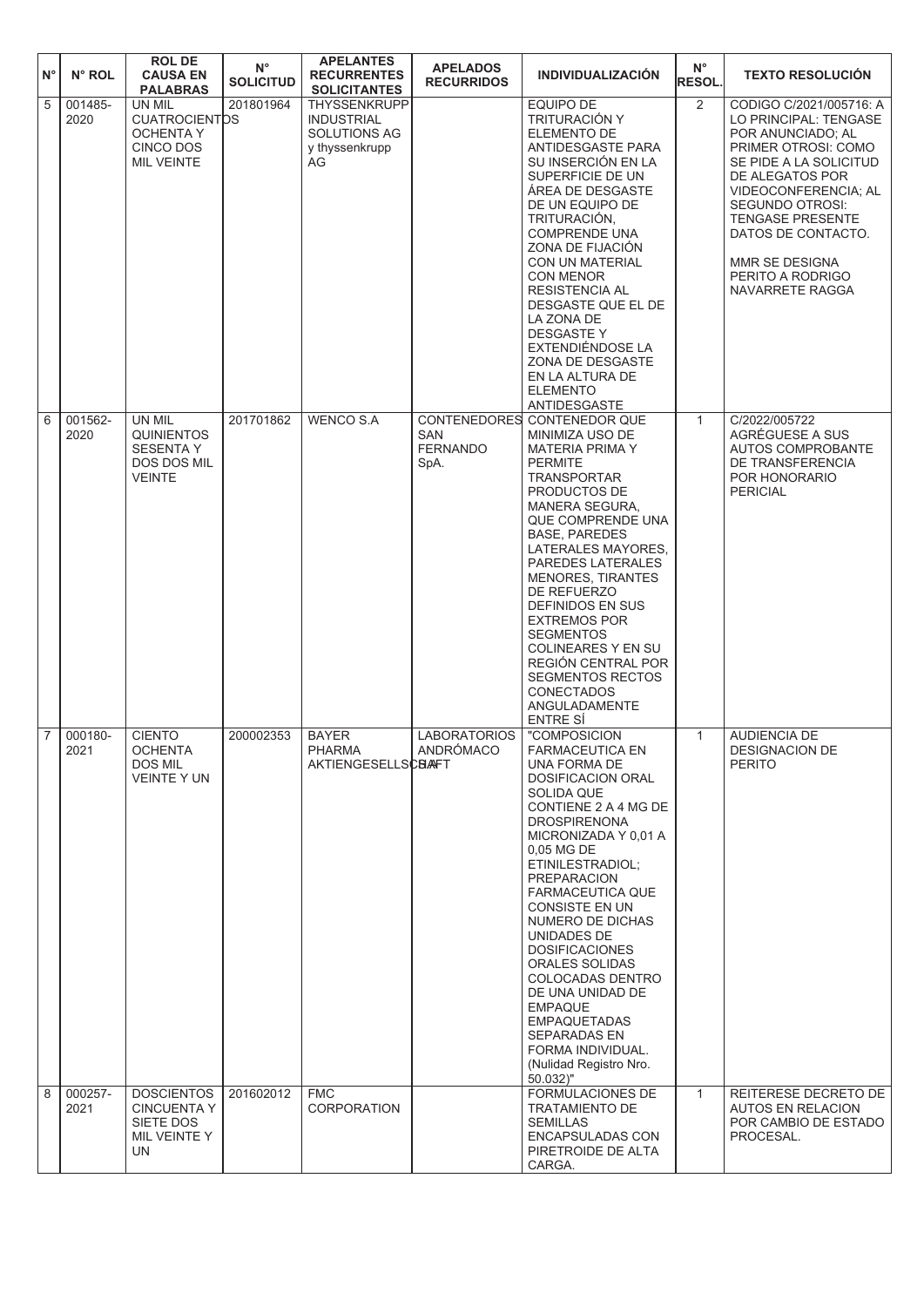| $N^{\circ}$     | N° ROL             | <b>ROL DE</b><br><b>CAUSA EN</b><br><b>PALABRAS</b>                                             | $N^{\circ}$<br><b>SOLICITUD</b> | <b>APELANTES</b><br><b>RECURRENTES</b><br><b>SOLICITANTES</b>                                           | <b>APELADOS</b><br><b>RECURRIDOS</b> | <b>INDIVIDUALIZACIÓN</b>                                                                                                                                                                                                                               | $N^{\circ}$<br><b>RESOL.</b> | <b>TEXTO RESOLUCIÓN</b>                                                                                                                                                                                                                                                                                                          |
|-----------------|--------------------|-------------------------------------------------------------------------------------------------|---------------------------------|---------------------------------------------------------------------------------------------------------|--------------------------------------|--------------------------------------------------------------------------------------------------------------------------------------------------------------------------------------------------------------------------------------------------------|------------------------------|----------------------------------------------------------------------------------------------------------------------------------------------------------------------------------------------------------------------------------------------------------------------------------------------------------------------------------|
| 9               | 000258-<br>2021    | <b>DOSCIENTOS</b><br><b>CINCUENTA Y</b><br>OCHO DOS<br>MIL VEINTE Y<br>UN                       | 201900209                       | GREENSPOON,<br><b>ALLEN</b>                                                                             |                                      | <b>FORMULACIÓN</b><br>FARMACÉUTICA EN<br>FORMA DE GOMA DE<br><b>MASCAR</b><br>ADMINISTRABLE EN<br>FORMA ORAL QUE<br><b>COMPRENDE UN</b><br>CANNABINOIDE, UN<br>DERIVADO DE<br>CANNABINOIDE, UN<br>TERPENO O UNA<br>MEZCLA DE ELLOS<br>(Solicitud PPH). | $\mathbf{1}$                 | REITERESE DECRETO DE<br><b>AUTOS EN RELACION</b><br>POR CAMBIO DE ESTADO<br>PROCESAL.                                                                                                                                                                                                                                            |
|                 | 10 000396-<br>2021 | <b>TRECIENTOS</b><br><b>NOVENTA Y</b><br><b>SEIS DOS MIL</b><br><b>VEINTE Y UN</b>              | 201800898                       | <b>BEHR</b><br><b>PROCESS</b><br>CORPORATION.<br><b>BEHR</b><br><b>PROCESS</b><br><b>CORPORATION</b>    |                                      | <b>APLICACION "PINTA TU</b><br>CASA" PARA<br><b>OPTIMIZAR LA</b><br>PINTURA DIGITAL DE<br><b>UNA IMAGEN</b>                                                                                                                                            | 2                            | CODIGO C/2021/005660: A<br>LO PRINCIPAL: COMO SE<br>PIDE A LA SUSPENSION<br>DE LA VISTA DE LA<br>CAUSA; AL OTROSI: POR<br><b>ACOMPAÑADA</b><br>CONSIGNACION.<br>REITERESE DECRETO DE<br><b>AUTOS EN RELACION</b><br>POR CAMBIO DE ESTADO<br>PROCESAL.                                                                            |
| 11              | 000200-<br>2022    | <b>DOSCIENTOS</b><br><b>DOS MIL</b><br><b>VEINTEY</b><br><b>DOS</b>                             | 1410-15                         | <b>MONSANTO</b><br><b>TECHNOLOGY</b><br>LLC.                                                            |                                      | MOLECULA DE ADN<br>UTIL PARA REGULAR<br>LA EXPRESION GENICA<br>EN PLANTAS; Y<br><b>CELULA DE PLANTA</b><br>TRANSGENICA QUE LA<br><b>COMPRENDE</b><br>(DIVISIONAL DE SOL.<br>N° 2707-13).<br>[Registro Nro. 63424]                                      | 2                            | CODIGO C/2021/005664: A<br>LO PRINCIPAL: TENGASE<br>POR ANUNCIADO; AL<br>PRIMER OTROSI: COMO<br>SE PIDE A LA SOLICITUD<br>DE ALEGATOS POR<br>VIDEOCONFERENCIA; AL<br>SEGUNDO OTROSI: POR<br>ACOMPAÑADOS; AL<br><b>TERCER OTROSI:</b><br>TENGASE PRESENTE EL<br>PATROCINIO Y PODER.<br>RECHAZA PROTECCION<br><b>SUPLEMENTARIA</b> |
| 12              | 000648-<br>2022    | <b>SEISCIENTOS</b><br><b>CUARENTA Y</b><br>OCHO DOS<br>MIL VEINTE Y<br><b>DOS</b>               | 1464254                         | <b>LEOPOLDO</b><br>ANDRÉS<br><b>BENAVENTE</b><br><b>FISCHER</b>                                         | <b>CESAR MILLAN</b><br>NICOLET.      | <b>CHELAS DE ORIGEN</b>                                                                                                                                                                                                                                | $\mathbf{1}$                 | <b>SENTENCIA</b><br><b>REVOCATORIA</b>                                                                                                                                                                                                                                                                                           |
|                 | 13 000650-<br>2022 | <b>SEISCIENTOS</b><br>CINCUENTA<br>DOS MIL<br><b>VEINTEY</b><br>DOS.                            | 1469421                         | <b>EMPORIO</b><br><b>ORGANICO</b><br><b>VERDE</b><br><b>MARCELA</b><br><b>BENZA JIMENEZ</b><br>E.I.R.L. |                                      | <b>EMPORIO ORGÁNICO</b><br><b>VERDE</b>                                                                                                                                                                                                                | $\mathbf{1}$                 | <b>DESE CUENTA</b>                                                                                                                                                                                                                                                                                                               |
| 14 <sup>1</sup> | 000652-<br>2022    | <b>SEISCIENTOS</b><br><b>CINCUENTA Y</b><br><b>DOS DOS MIL</b><br><b>VEINTE Y</b><br><b>DOS</b> | 1440300                         | <b>JUAN CARLOS</b><br><b>ALONSO</b><br><b>GALLARDO</b>                                                  |                                      | <b>CENTRO MEDICO</b><br>PETREL, PICHILEMU                                                                                                                                                                                                              | $\mathbf{1}$                 | <b>DESE CUENTA</b>                                                                                                                                                                                                                                                                                                               |
| 15              | 000653-<br>2022    | <b>SEISCIENTOS</b><br><b>CINCUENTA Y</b><br><b>TRES DOS</b><br>MIL VEINTE Y<br><b>DOS</b>       | 1449452                         | <b>IMAGEMAKER</b><br>S.A.                                                                               |                                      | IM                                                                                                                                                                                                                                                     | $\mathbf{1}$                 | <b>DESE CUENTA</b>                                                                                                                                                                                                                                                                                                               |
| 16 <sup>1</sup> | 000656-<br>2022    | <b>SEISCIENTOS</b><br><b>CINCUENTA Y</b><br><b>SEIS DOS MIL</b><br><b>VEINTEY</b><br><b>DOS</b> | 1396846                         | <b>CONSORCIO</b><br><b>LICORERO</b><br>NACIONAL, S.A.                                                   |                                      | <b>VITALIT SPORT</b>                                                                                                                                                                                                                                   | 2                            | CODIGO C/2021/005653:<br><b>TENGASE POR</b><br>ANUNCIADO.<br><b>SENTENCIA</b><br><b>CONFIRMATORIA</b>                                                                                                                                                                                                                            |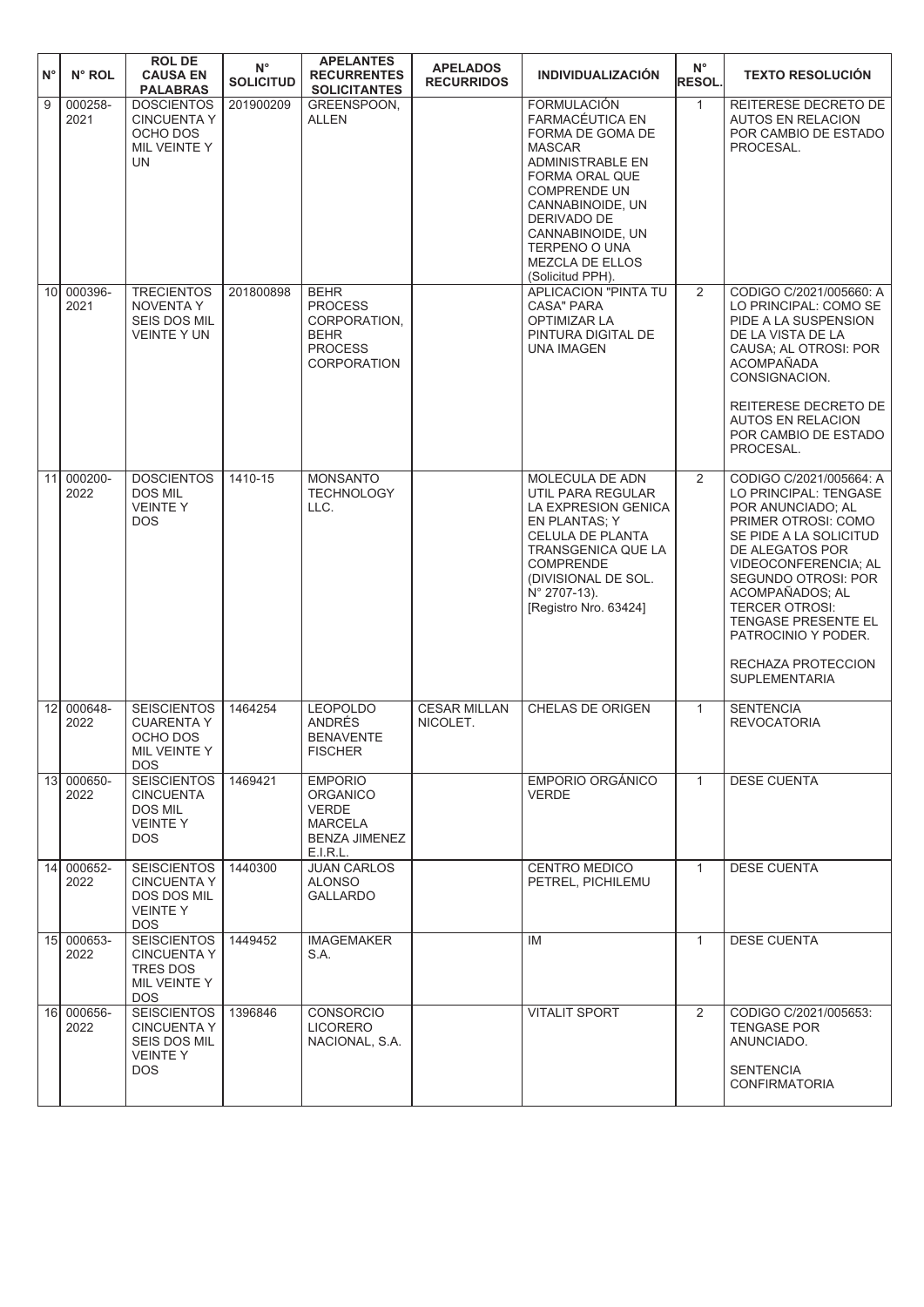| $N^{\circ}$ | N° ROL                             | <b>ROL DE</b><br><b>CAUSA EN</b><br><b>PALABRAS</b>                               | $N^{\circ}$<br><b>SOLICITUD</b> | <b>APELANTES</b><br><b>RECURRENTES</b><br><b>SOLICITANTES</b>               | <b>APELADOS</b><br><b>RECURRIDOS</b> | <b>INDIVIDUALIZACIÓN</b> | $N^{\circ}$<br><b>RESOL.</b> | <b>TEXTO RESOLUCIÓN</b>                                                                                                                                                                                                                                          |
|-------------|------------------------------------|-----------------------------------------------------------------------------------|---------------------------------|-----------------------------------------------------------------------------|--------------------------------------|--------------------------|------------------------------|------------------------------------------------------------------------------------------------------------------------------------------------------------------------------------------------------------------------------------------------------------------|
|             | 17<br>000660-<br>2022              | <b>SEISCIENTOS</b><br><b>SESENTA</b><br>DOS MIL<br><b>VEINTEY</b><br><b>DOS</b>   | 1466793                         | LUX LINE CHILE<br><b>SPA</b>                                                |                                      | <b>BIO DERMALIX</b>      | $\mathbf{1}$                 | A LA PRESENTACION DE<br>FECHA 17-06-2022<br>CODIGO C/2022/005658. A<br>LO PRINCIPAL Y OTROSI:<br>NO HA LUGAR POR<br>IMPROCEDENTE.<br>ESTÉSE AL MERITO DE<br>LO RESUELTO CON<br>FECHA 10-06-2022<br>A LA PRESENTACION DE<br>FECHA 21-06-2022                      |
|             |                                    |                                                                                   |                                 |                                                                             |                                      |                          |                              | CODIGO C/2022/005708:<br>TÉNGASE PRESENTE.                                                                                                                                                                                                                       |
|             | 18 000667-<br>2022                 | <b>SEISCIENTOS</b><br><b>SESENTA Y</b><br>SIETE DOS<br>MIL VEINTE Y<br><b>DOS</b> | 1432211                         | <b>BLANCO Y</b><br>NEGRO S.A.                                               |                                      | <b>LADA</b>              | $\mathbf{1}$                 | A LA PRESENTACION DE<br>FECHA 22-06-2022<br>CODIGO C/2022/005713. A<br>LO PRINCIPAL: COMO SE<br>PIDE AL SE HACE PARTE.<br>AL OTROSÍ: ATENDIDO<br>LO DISPUESTO EN EL<br>ARTICULO 199 DEL<br>CODIGO DE<br>PROCEDIMIENTO CIVIL,<br>NO HA LUGAR POR<br>EXTEMPORANEO. |
|             | 000677-<br>19 <sup>1</sup><br>2022 | <b>SEISCIENTOS</b><br><b>SETENTAY</b><br>SIETE DOS<br>MIL VEINTE Y<br><b>DOS</b>  | 1432424                         | <b>FUNDACIÓN</b><br><b>CEDUC UCN</b>                                        |                                      | CEDUC UCN                | 2                            | CODIGO C/2021/005655: A<br>LO PRINCIPAL Y OTROSI:<br>ESTESE A LO RESUELTO<br>A CONTINUACION.<br>CODIGO C/2021/005712:<br>COMO SE PIDE A LA<br>SUSPENSION DE LA<br>VISTA DE LA CAUSA.<br>REITERESE DECRETO DE<br><b>AUTOS EN RELACION</b><br>POR CAMBIO DE ESTADO |
|             |                                    |                                                                                   |                                 |                                                                             |                                      |                          |                              | PROCESAL.                                                                                                                                                                                                                                                        |
|             | 000679-<br>20<br>2022              | <b>SEISCIENTOS</b><br><b>SETENTAY</b><br>NUEVE DOS<br>MIL VEINTE Y<br>DOS.        | 1442255                         | <b>AGRÍCOLA Y</b><br><b>COMERCIAL</b><br><b>NUTRIFERT</b><br>CHILE LIMITADA |                                      | <b>NS GROUP</b>          | 2                            | CODIGO C/2021/005736: A<br>LO PRINCIPAL: TENGASE<br>POR ANUNCIADO; AL<br>OTROSI: COMO SE PIDE<br>A LA SOLICITUD DE<br>ALEGATOS POR<br>VIDEOCONFERENCIA.<br><b>SENTENCIA</b><br><b>CONFIRMATORIA</b>                                                              |
|             | 21<br>000680-<br>2022              | <b>SEISCIENTOS</b><br><b>OCHENTA</b><br>DOS MIL<br><b>VEINTE Y</b><br>DOS.        | 1448920                         | <b>CRISTÓBAL</b><br>SÁA HARGOUS                                             |                                      | <b>EMDRUGS</b>           | $\overline{2}$               | CODIGO C/2021/005659:<br>COMO SE PIDE A LA<br>SOLICITUD DE<br><b>ALEGATOS POR</b><br>VIDEOCONFERENCIA.<br>CODIGO C/2021/005718:<br><b>TENGASE POR</b><br>ANUNCIADO.<br><b>SENTENCIA</b><br><b>REVOCATORIA</b>                                                    |
|             | 22 000681-<br>2022                 | <b>SEISCIENTOS</b><br>OCHENTA Y<br>UN DOS MIL<br><b>VEINTEY</b><br>DOS.           | 1448669                         | <b>COSMETICA</b><br><b>NATURAL</b><br><b>LINOGEL</b><br><b>LIMITADA</b>     |                                      | <b>LINOGEL</b>           | 2                            | CODIGOS C/2021/005697<br>Y 5698: A LO PRINCIPAL:<br>COMO SE PIDE A LA<br>SOLICITUD DE<br>ALEGATOS POR<br>VIDEOCONFERENCIA; AL<br>OTROSI: TENGASE POR<br>ANUNCIADO.<br><b>SENTENCIA</b><br>REVOCATORIA PARCIAL                                                    |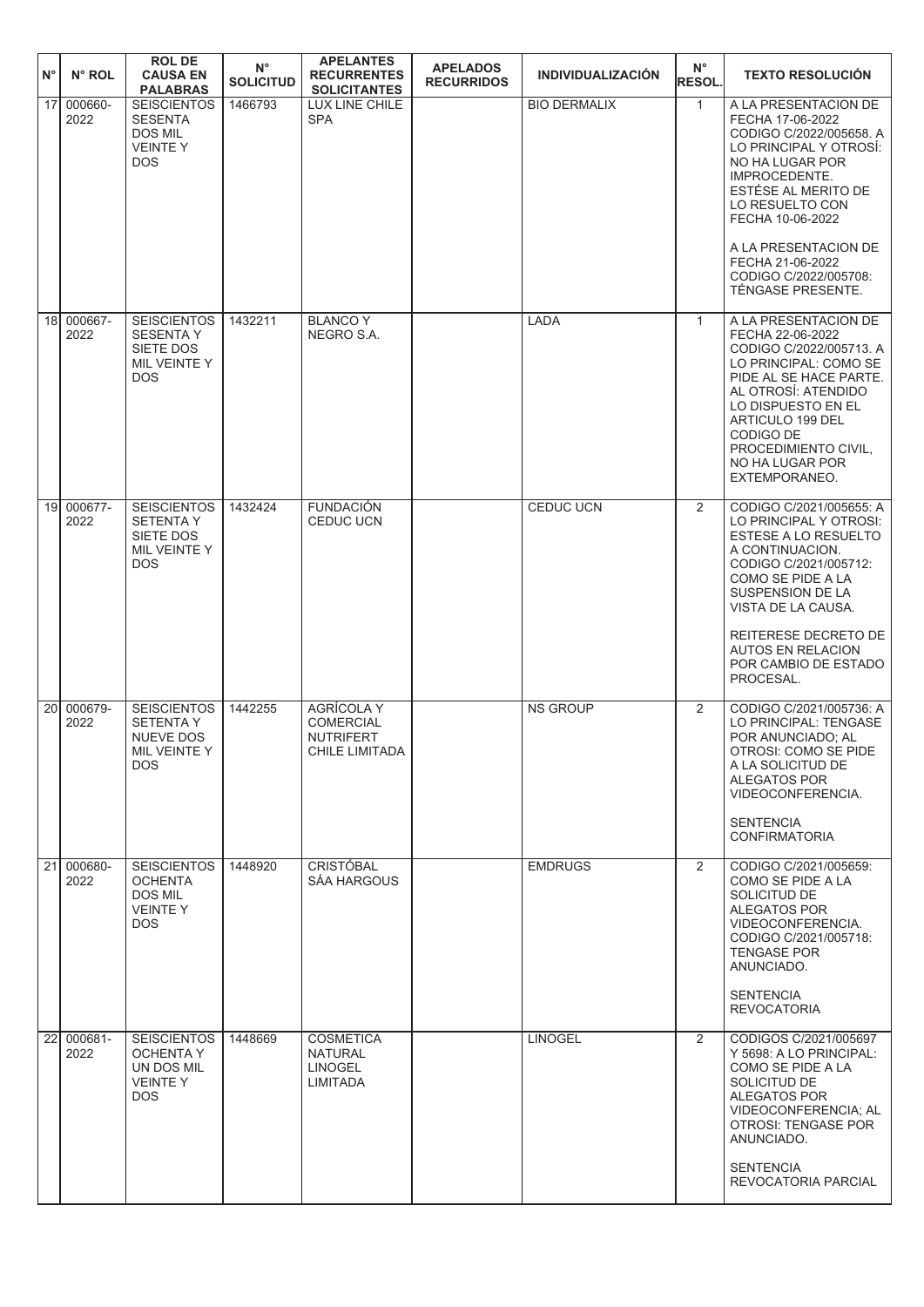| $N^{\circ}$ | N° ROL          | <b>ROL DE</b><br><b>CAUSA EN</b><br><b>PALABRAS</b>                                      | $N^{\circ}$<br><b>SOLICITUD</b> | <b>APELANTES</b><br><b>RECURRENTES</b><br><b>SOLICITANTES</b>                                 | <b>APELADOS</b><br><b>RECURRIDOS</b>                   | <b>INDIVIDUALIZACIÓN</b>              | $N^{\circ}$<br><b>RESOL.</b> | <b>TEXTO RESOLUCIÓN</b>                                                                                                                                                                                                                                                                                                                                                                                                      |
|-------------|-----------------|------------------------------------------------------------------------------------------|---------------------------------|-----------------------------------------------------------------------------------------------|--------------------------------------------------------|---------------------------------------|------------------------------|------------------------------------------------------------------------------------------------------------------------------------------------------------------------------------------------------------------------------------------------------------------------------------------------------------------------------------------------------------------------------------------------------------------------------|
| 23          | 000682-<br>2022 | <b>SEISCIENTOS</b><br><b>OCHENTA Y</b><br>DOS DOS MIL<br><b>VEINTEY</b><br><b>DOS</b>    | 1440531                         | <b>ABASTECEDORA</b><br>DEL COMERCIO<br>LTDA.                                                  |                                                        | <b>SILUETA</b>                        | $\overline{2}$               | CODIGO C/2021/005733:<br><b>TENGASE PRESENTE LA</b><br>DELEGACION DE PODER<br>EN FAVOR DE ANTONIA<br>NUDMAN MANDIOLA.<br>CODIGO C/2021/005734: A<br>LO PRINCIPAL: TENGASE<br>POR ANUNCIADO; AL<br><b>OTROSI: COMO SE PIDE</b><br>A LA SOLICITUD DE<br><b>ALEGATOS POR</b><br>VIDEOCONFERENCIA.<br><b>SENTENCIA</b><br><b>REVOCATORIA</b>                                                                                     |
| 24          | 000686-<br>2022 | <b>SEISCIENTOS</b><br><b>OCHENTA Y</b><br>SEIS DOS MIL<br><b>VEINTEY</b><br><b>DOS</b>   | 1368536                         | <b>COMERCIALIZADORA</b><br>DE ALIMENTOS<br><b>LOS CISNES</b><br><b>LIMITADA</b>               |                                                        | EL CARNICERO                          | $\mathbf{1}$                 | <b>SENTENCIA</b><br><b>CONFIRMATORIA</b>                                                                                                                                                                                                                                                                                                                                                                                     |
| 25I         | 000689-<br>2022 | <b>SEISCIENTOS</b><br><b>OCHENTA Y</b><br><b>NUEVE DOS</b><br>MIL VEINTE Y<br><b>DOS</b> | 1442451                         | <b>SALUDY</b><br><b>COSMÉTICA</b><br><b>NATURAL</b><br>MARÍA IGNACIA<br>OLEA GÓMEZ<br>E.I.R.L | <b>OLIVOS DEL</b><br>SUR S.A                           | OH' LIVE                              | $\overline{2}$               | CODIGO C/2021/005679: A<br>LO PRINCIPAL: TENGASE<br>POR ANUNCIADO; AL<br>PRIMER OTROSI: COMO<br>SE PIDE A LA SOLICITUD<br>DE ALEGATOS POR<br>VIDEOCONFERENCIA; AL<br>SEGUNDO OTROSI:<br><b>TENGASE PRESENTE</b><br>DATOS DE CONTACTO.<br><b>SENTENCIA</b><br><b>CONFIRMATORIA</b>                                                                                                                                            |
| 26          | 000690-<br>2022 | <b>SEISCIENTOS</b><br><b>NOVENTA</b><br>DOS MIL<br><b>VEINTEY</b><br><b>DOS</b>          | 1442832                         | TVING CO., LTD.                                                                               |                                                        | <b>TVING</b>                          | $\overline{2}$               | CODIGO C/2021/005727:<br><b>ESTESE A LO RESUELTO</b><br>CON FECHA 14-06-2022;<br>CODIGO C/2021/005728: A<br>LO PRINCIPAL: COMO SE<br>PIDE A LA SOLICITUD DE<br><b>ALEGATOS POR</b><br>VIDEOCONFERENCIA; AL<br>PRIMER OTROSI:<br><b>TENGASE POR</b><br>ANUNCIADO; AL<br><b>SEGUNDO OTROSI: POR</b><br>ACOMPAÑADOS, CODIGO<br>C/2021/005735: TENGASE<br>PRESENTE LA<br>DELEGACION.<br><b>SENTENCIA</b><br><b>CONFIRMATORIA</b> |
| 27I         | 000693-<br>2022 | <b>SEISCIENTOS</b><br><b>NOVENTA Y</b><br>TRES DOS<br>MIL VEINTE Y<br>DOS.               | 1370165                         | <b>SICPA HOLDING</b><br>SA                                                                    |                                                        | <b>CERTUS</b>                         | $\overline{2}$               | CODIGO C/2021/005699:<br>COMO SE PIDE A LA<br>SUSPENSION DE LA<br>VISTA DE LA CAUSA.<br>REITERESE DECRETO DE<br><b>AUTOS EN RELACION</b><br>POR CAMBIO DE ESTADO<br>PROCESAL.                                                                                                                                                                                                                                                |
| 28I         | 000694-<br>2022 | <b>SEISCIENTOS</b><br>NOVENTA Y<br><b>CUATRO DOS</b><br>MIL VEINTE Y<br>DOS.             | 1359162                         | <b>PENGUIN</b><br><b>RANDOM</b><br><b>HOUSE GRUPO</b><br>EDITORIAL S.A                        | <b>FELIPE ANDRÉS</b><br><b>JAQUE</b><br><b>DELGADO</b> | <b>FESTIVAL DE</b><br><b>BOLSILLO</b> | $\mathbf{1}$                 | CODIGO C/2021/005715:<br><b>TENGASE POR</b><br>ANUNCIADO.                                                                                                                                                                                                                                                                                                                                                                    |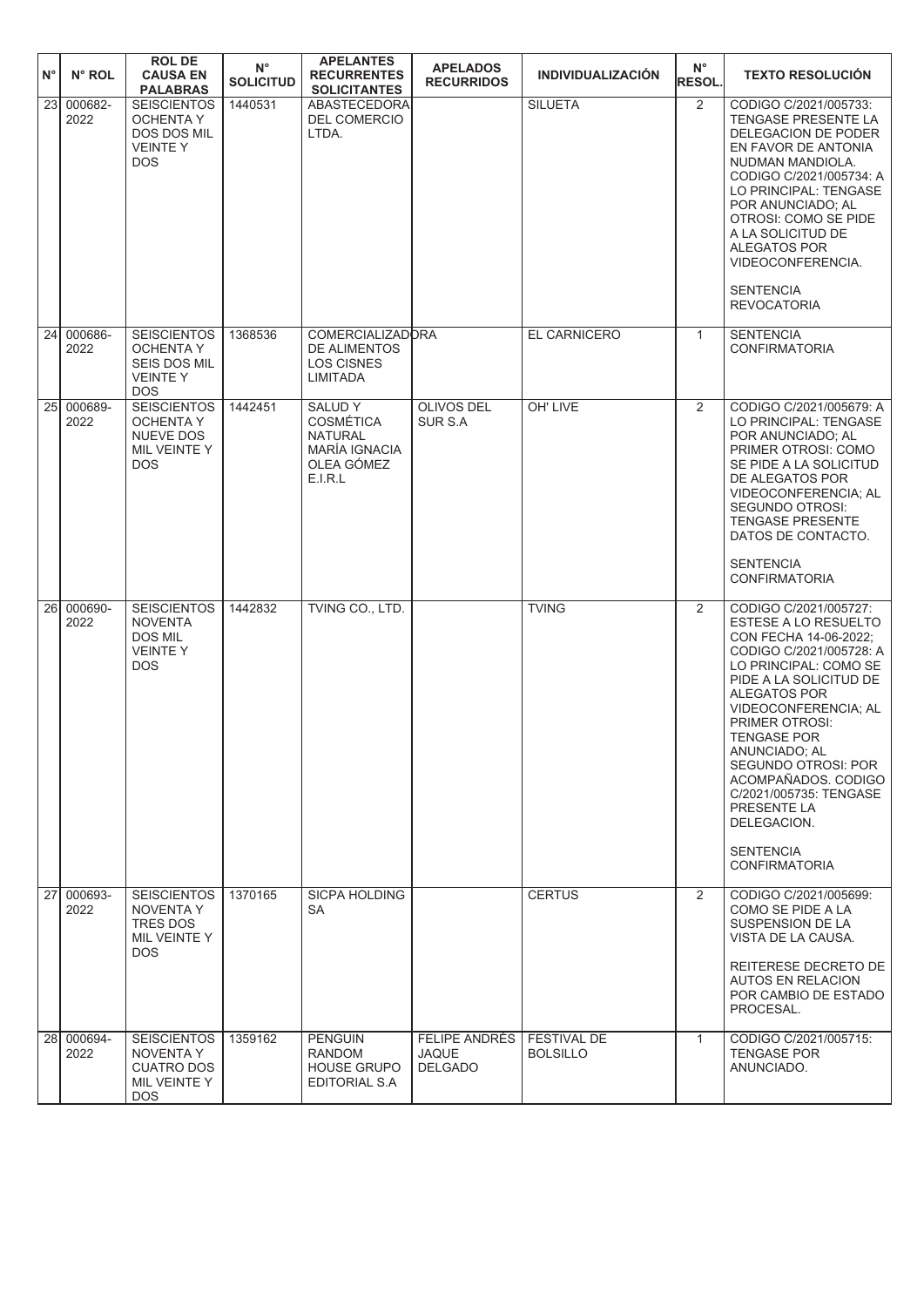| $N^{\circ}$     | N° ROL             | <b>ROL DE</b><br><b>CAUSA EN</b><br><b>PALABRAS</b>                                     | $\mathsf{N}^\circ$<br><b>SOLICITUD</b> | <b>APELANTES</b><br><b>RECURRENTES</b><br><b>SOLICITANTES</b>                    | <b>APELADOS</b><br><b>RECURRIDOS</b>           | <b>INDIVIDUALIZACIÓN</b>                 | $N^{\circ}$<br><b>RESOL.</b> | <b>TEXTO RESOLUCIÓN</b>                                                                                                                                                                                                                                                                       |
|-----------------|--------------------|-----------------------------------------------------------------------------------------|----------------------------------------|----------------------------------------------------------------------------------|------------------------------------------------|------------------------------------------|------------------------------|-----------------------------------------------------------------------------------------------------------------------------------------------------------------------------------------------------------------------------------------------------------------------------------------------|
| $\overline{29}$ | 000698-<br>2022    | <b>SEISCIENTOS</b><br><b>NOVENTAY</b><br>OCHO DOS<br>MIL VEINTE Y<br><b>DOS</b>         | 1480321                                | <b>INMOBILIARIA E</b><br><b>INVERSIONES</b><br><b>LOS LAURELES</b><br><b>SPA</b> | <b>RAYEN</b><br><b>ARRATIA</b><br><b>DURAN</b> | <b>ROMARA</b>                            | $\overline{2}$               | CODIGO C/2021/005714:<br>TENGASE PRESENTE LA<br>DELEGACION DE PODER<br>EN FAVOR DE JUAN<br>PERALTA INDA. A LO<br>PRINCIPAL: TENGASE<br>POR ANUNCIADO; AL<br>OTROSI: COMO SE PIDE<br>A LA SOLICITUD DE<br><b>ALEGATOS POR</b><br>VIDEOCONFERENCIA.<br><b>SENTENCIA</b><br><b>CONFIRMATORIA</b> |
|                 | 30 000700-<br>2022 | <b>SETECIENTOS</b><br><b>DOS MIL</b><br><b>VEINTEY</b><br><b>DOS</b>                    | 1442701                                | <b>SARA ANDREA</b><br><b>BURBOA</b><br><b>SCHETTINO</b>                          |                                                | <b>ARBORETUM TELARES</b><br>Y DECORACIÓN | $\mathbf{1}$                 | A LA PRESENTACION DE<br>FECHA 20-06-2022<br>CODIGO C/2022/005686. A<br>LO PRINCIPAL: COMO SE<br>PIDE AL SE HACE PARTE.<br>AL PRIMER OTROSI:<br>COMO SE PIDE A LA<br>SOLICITUD DE<br>ALEGATOS. AL SEGUNDO<br>OTROSÍ: TÉNGASE<br>PRESENTE.<br>AUTOS EN RELACION.                                |
| 31              | 000705-<br>2022    | <b>SETECIENTOS</b><br><b>CINCO DOS</b><br>MIL VEINTE Y<br><b>DOS</b>                    | 1468411                                | <b>CREACIONES</b><br><b>OLIVIA LEONOR</b><br>BRAVO E.I.R.L.                      |                                                | <b>DECORA TUCUMPLE</b>                   | $\mathbf{1}$                 | <b>DESE CUENTA</b>                                                                                                                                                                                                                                                                            |
|                 | 32 000706-<br>2022 | <b>SETECIENTOS</b><br>SEIS DOS MIL<br><b>VEINTEY</b><br><b>DOS</b>                      | 1464131                                | <b>SOCIEDAD</b><br>MÉDICA<br><b>MORENOY</b><br><b>COMPAÑÍA</b><br>LIMITADA       |                                                | SERSALUD SIEMPRE A<br><b>TU LADO</b>     | $\mathbf{1}$                 | <b>DESE CUENTA</b>                                                                                                                                                                                                                                                                            |
| 33              | 000707-<br>2022    | <b>SETECIENTOS</b><br>SIETE DOS<br>MIL VEINTE Y<br><b>DOS</b>                           | 1431584                                | <b>FRESH IDEAS</b><br><b>SPA</b>                                                 |                                                | <b>COOL PRICE</b>                        | $\mathbf{1}$                 | A LA PRESENTACION DE<br>FECHA 22-06-2022<br>CODIGO C/2022/005721:<br>NO HABIÉNDOSE<br>ADJUNTADO ESCRITO<br>ALGUNO, SE ADVIERTE A<br>LA RECURRENTE DE<br>ACOMPANARLO DENTRO<br>DE TERCERO DÍA BAJO<br><b>APERCIBIMIENTO DE</b><br>TENERLO POR NO<br>PRESENTADO DENTRO<br>DEL PLAZO LEGAL.      |
|                 | 34 000709-<br>2022 | SETECIENTOS 1457616<br>NUEVE DOS<br>MIL VEINTE Y<br><b>DOS</b>                          |                                        | <b>RODRIGO</b><br><b>UGARTE</b><br><b>BOLUMBURU</b>                              |                                                | <b>CLUB RADICAL</b>                      | $\mathbf{1}$                 | <b>DESE CUENTA</b>                                                                                                                                                                                                                                                                            |
|                 | 35 000710-<br>2022 | <b>SETECIENTOS</b><br>DIEZ DOS MIL<br><b>VEINTEY</b><br>DOS.                            | 1441496                                | <b>SOCIEDAD</b><br>ARRIAGADA<br><b>SEPULVEDA</b><br>SPA                          |                                                | <b>BOLD ENERGY</b>                       | $\mathbf{1}$                 | <b>DESE CUENTA</b>                                                                                                                                                                                                                                                                            |
|                 | 36 000711-<br>2022 | SETECIENTOS 1440222<br>ONCE DOS<br>MIL VEINTE Y<br><b>DOS</b>                           |                                        | ITAÚ<br><b>CORPBANCA</b>                                                         |                                                | <b>CUENTA INVIERTE+</b>                  | $\mathbf{1}$                 | <b>DESE CUENTA</b>                                                                                                                                                                                                                                                                            |
|                 | 37 000713-<br>2022 | SETECIENTOS 1470159<br>TRECE DOS<br>MIL VEINTE Y<br><b>DOS</b>                          |                                        | <b>PAULINA</b><br><b>ANTONIETA</b><br><b>RIVADENEIRA</b><br><b>MENESES</b>       |                                                | <b>GIN NÓMADE</b>                        | $\mathbf{1}$                 | <b>DESE CUENTA</b>                                                                                                                                                                                                                                                                            |
|                 | 38 000714-<br>2022 | SETECIENTOS 1441390<br><b>CATORCE</b><br><b>DOS MIL</b><br><b>VEINTEY</b><br><b>DOS</b> |                                        | <b>ESTEBAN</b><br>ANDRÉS ROJAS<br><b>HERRERA</b>                                 |                                                | LEDGROW                                  | $\mathbf{1}$                 | <b>DESE CUENTA</b>                                                                                                                                                                                                                                                                            |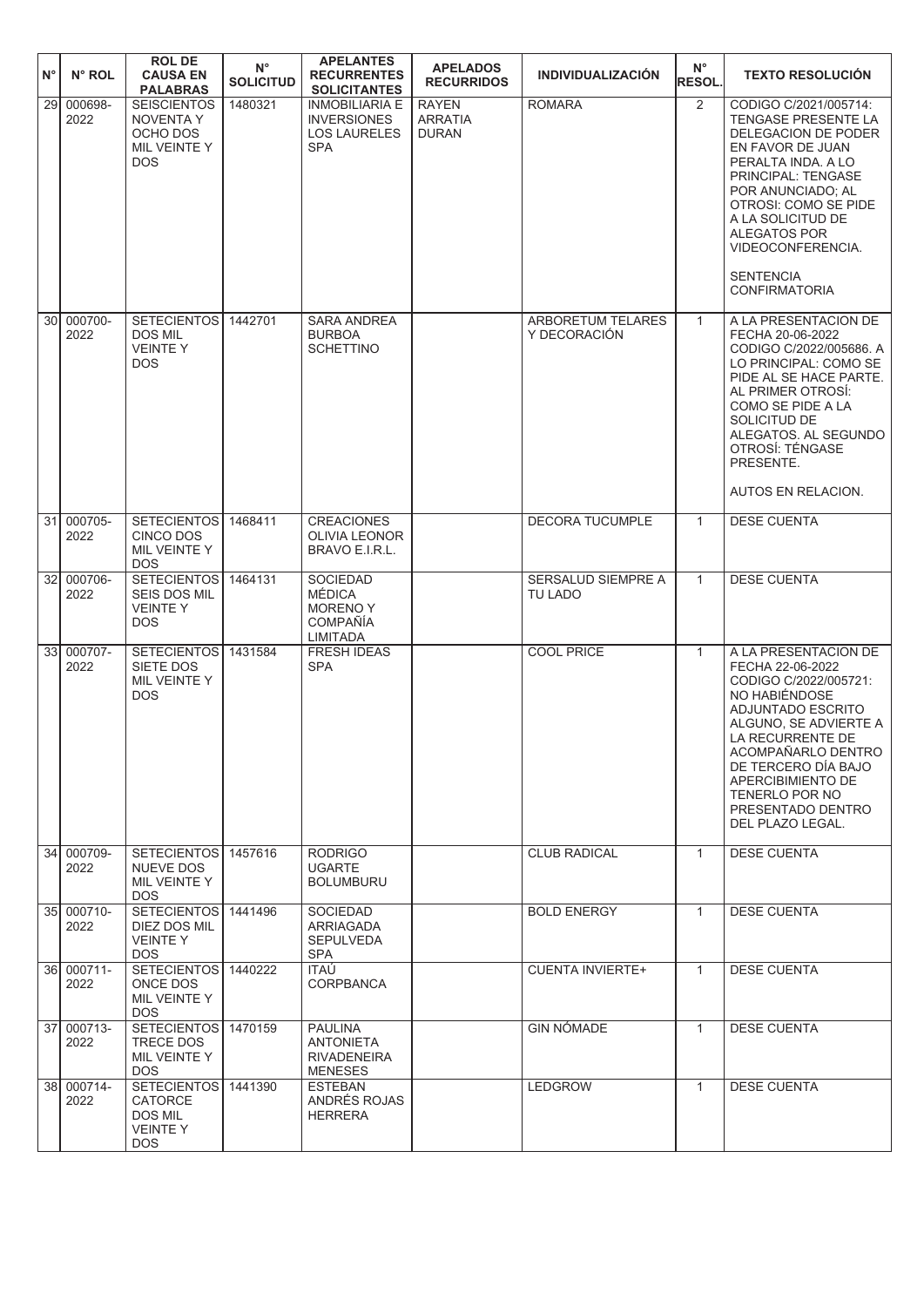| $N^{\circ}$ | N° ROL             | <b>ROL DE</b><br><b>CAUSA EN</b><br><b>PALABRAS</b>                                         | $N^{\circ}$<br><b>SOLICITUD</b> | <b>APELANTES</b><br><b>RECURRENTES</b><br><b>SOLICITANTES</b>                                         | <b>APELADOS</b><br><b>RECURRIDOS</b> | <b>INDIVIDUALIZACIÓN</b>                                                                                                                                                                                                                                                                                                                                                                                                                                         | $N^{\circ}$<br><b>RESOL.</b> | <b>TEXTO RESOLUCIÓN</b>                                                                                                                                                                                                                                                                                                      |
|-------------|--------------------|---------------------------------------------------------------------------------------------|---------------------------------|-------------------------------------------------------------------------------------------------------|--------------------------------------|------------------------------------------------------------------------------------------------------------------------------------------------------------------------------------------------------------------------------------------------------------------------------------------------------------------------------------------------------------------------------------------------------------------------------------------------------------------|------------------------------|------------------------------------------------------------------------------------------------------------------------------------------------------------------------------------------------------------------------------------------------------------------------------------------------------------------------------|
| 39I         | 000715-<br>2022    | <b>SETECIENTOS</b><br>QUINCE DOS<br>MIL VEINTE Y<br><b>DOS</b>                              | 1397552                         | <b>INRIA CHILE</b>                                                                                    |                                      | <b>MAIA</b>                                                                                                                                                                                                                                                                                                                                                                                                                                                      | $\mathbf{1}$                 | A LA PRESENTACION DE<br>FECHA 22-06-2022<br>CODIGO C/2022/005719:<br>ESTÉSE AL MÉRITO DE<br>LO RESUELTO<br>PRECEDENTEMENTE.                                                                                                                                                                                                  |
| 40I         | 000716-<br>2022    | <b>SETECIENTOS</b><br><b>DIECISEIS</b><br><b>DOS MIL</b><br><b>VEINTEY</b><br><b>DOS</b>    | 1340308                         | <b>COMERCIALIZADORIAACHAS</b><br><b>OSCAR</b><br><b>ANDRES</b><br><b>CAMPOS</b><br><b>MOLINA EIRL</b> | LIMITADA.                            | <b>DISPROLIM</b>                                                                                                                                                                                                                                                                                                                                                                                                                                                 | $\mathbf{1}$                 | <b>AUTOS EN RELACION</b>                                                                                                                                                                                                                                                                                                     |
|             | 41 000718-<br>2022 | SETECIENTOS 201803814<br><b>DIECIOCHO</b><br><b>DOS MIL</b><br><b>VEINTEY</b><br><b>DOS</b> |                                 | THE BOOTS<br><b>COMPANY PLC</b>                                                                       |                                      | MÉTODO PARA<br>DISMINUIR O<br>PREVENIR LOS<br>SIGNOS DE<br><b>ENVEJECIMIENTO DE</b><br>LA PIEL DEL ESCOTE<br>Y, OPCIONALMENTE,<br>LA PIEL DE LA CARA<br>Y/O EL CUELLO, QUE<br><b>COMPRENDE APLICAR</b><br>POR VÍA TÓPICA UNA<br>COMPOSICIÓN QUE<br><b>COMPRENDE UN</b><br><b>MEDIO</b><br><b>COSMÉTICAMENTE</b><br>ACEPTABLE, UNA<br><b>VITAMINA CO</b><br>DERIVADO DE LA<br><b>MISMA E</b><br><b>HIDROXIMETIONINA</b><br><b>INCLUYENDO SU SAL</b><br>DE CALCIO. | $\mathbf{1}$                 | C/2022/005690 EN LO<br>PRINCIPAL: TÉNGASE<br>PRESENTE PATROCINIO<br>Y PODER; PRIMER<br>OTROSI: TÉNGASE<br>PRESENTE; SEGUNDO<br>OTROSI: COMO SE PIDE;<br><b>TERCER OTROSI:</b><br>TÉNGASE PRESENTE EN<br>LA VISTA DE LA CAUSA:<br><b>CUARTO OTROSI:</b><br><b>TÉNGASE PRESENTE Y</b><br>POR ACOMPAÑADO.<br>AUTOS EN RELACION. |
| 42          | 000721-<br>2022    | SETECIENTOS 1464642<br><b>VEINTE Y UN</b><br><b>DOS MIL</b><br><b>VEINTEY</b><br><b>DOS</b> |                                 | <b>PAULINA</b><br><b>CATALINA</b><br><b>MORALES</b><br><b>FINDEL</b>                                  |                                      | PASTRY CARAMEL                                                                                                                                                                                                                                                                                                                                                                                                                                                   | $\mathbf{1}$                 | <b>DESE CUENTA</b>                                                                                                                                                                                                                                                                                                           |
| 43          | 000722-<br>2022    | SETECIENTOS<br><b>VEINTEY</b><br>DOS DOS MIL<br><b>VEINTEY</b><br><b>DOS</b>                | 1396657                         | F. GAVIÑA &<br>SONS, INC.                                                                             |                                      | CAFE LA LLAVE                                                                                                                                                                                                                                                                                                                                                                                                                                                    | $\mathbf{1}$                 | <b>DESE CUENTA</b>                                                                                                                                                                                                                                                                                                           |
|             | 44 000723-<br>2022 | SETECIENTOS 1465206<br>VEINTE Y<br>TRES DOS<br>MIL VEINTE Y<br><b>DOS</b>                   |                                 | <b>JOSÉ ANDRÉS</b><br>MADARIAGA<br><b>OLIVARES</b>                                                    |                                      | <b>TIENDA VOCE</b>                                                                                                                                                                                                                                                                                                                                                                                                                                               | $\mathbf{1}$                 | <b>DESE CUENTA</b>                                                                                                                                                                                                                                                                                                           |
|             | 45 000728-<br>2022 | SETECIENTOS 1468117<br><b>VEINTEY</b><br>OCHO DOS<br>MIL VEINTE Y<br><b>DOS</b>             |                                 | <b>PRIMAVERA</b><br>AUSTRAL SPA                                                                       |                                      | KOONEX SYRUP                                                                                                                                                                                                                                                                                                                                                                                                                                                     | $\mathbf{1}$                 | <b>DESE CUENTA</b>                                                                                                                                                                                                                                                                                                           |
|             | 46 000729-<br>2022 | SETECIENTOS 1449952<br><b>VEINTEY</b><br>NUEVE DOS<br>MIL VEINTE Y<br><b>DOS</b>            |                                 | CLUB DE<br>RUGBY LOS<br>TRONCOS DE<br><b>CONCEPCIÓN</b>                                               |                                      | CLUB DE RUGBY LOS<br>TRONCOS 1978                                                                                                                                                                                                                                                                                                                                                                                                                                | $\mathbf{1}$                 | A LA PRESENTACION DE<br>FECHA 21-06-2022<br>CODIGO C/2022/005700.<br>COMO SE PIDE A LA<br>SOLICITUD DE<br>ALEGATOS.<br>AUTOS EN RELACION.                                                                                                                                                                                    |
| 47          | 000730-<br>2022    | SETECIENTOS 1379786<br><b>TREINTA DOS</b><br>MIL VEINTE Y<br><b>DOS</b>                     |                                 | <b>LABORATORIOS</b><br>LVN Y<br><b>COMPAÑIA</b><br>LIMITADA                                           |                                      | ALL MEDICAL DEVICES                                                                                                                                                                                                                                                                                                                                                                                                                                              | $\mathbf{1}$                 | <b>DESE CUENTA</b>                                                                                                                                                                                                                                                                                                           |
|             | 48 000731-<br>2022 | SETECIENTOS 1379564<br><b>TREINTA Y</b><br>UN DOS MIL<br><b>VEINTEY</b><br><b>DOS</b>       |                                 | <b>LABORATORIOS</b><br>LVN Y<br><b>COMPAÑIA</b><br>LIMITADA                                           |                                      | ALL MEDICAL DEVICES                                                                                                                                                                                                                                                                                                                                                                                                                                              | $\mathbf{1}$                 | <b>DESE CUENTA</b>                                                                                                                                                                                                                                                                                                           |
|             | 49 000732-<br>2022 | SETECIENTOS 1403568<br><b>TREINTA Y</b><br>DOS DOS MIL<br><b>VEINTEY</b><br><b>DOS</b>      |                                 | GRACE<br><b>CAROLINA</b><br><b>VALDÉS TABILO</b>                                                      |                                      | ANÜMKA                                                                                                                                                                                                                                                                                                                                                                                                                                                           | $\mathbf{1}$                 | <b>DESE CUENTA</b>                                                                                                                                                                                                                                                                                                           |